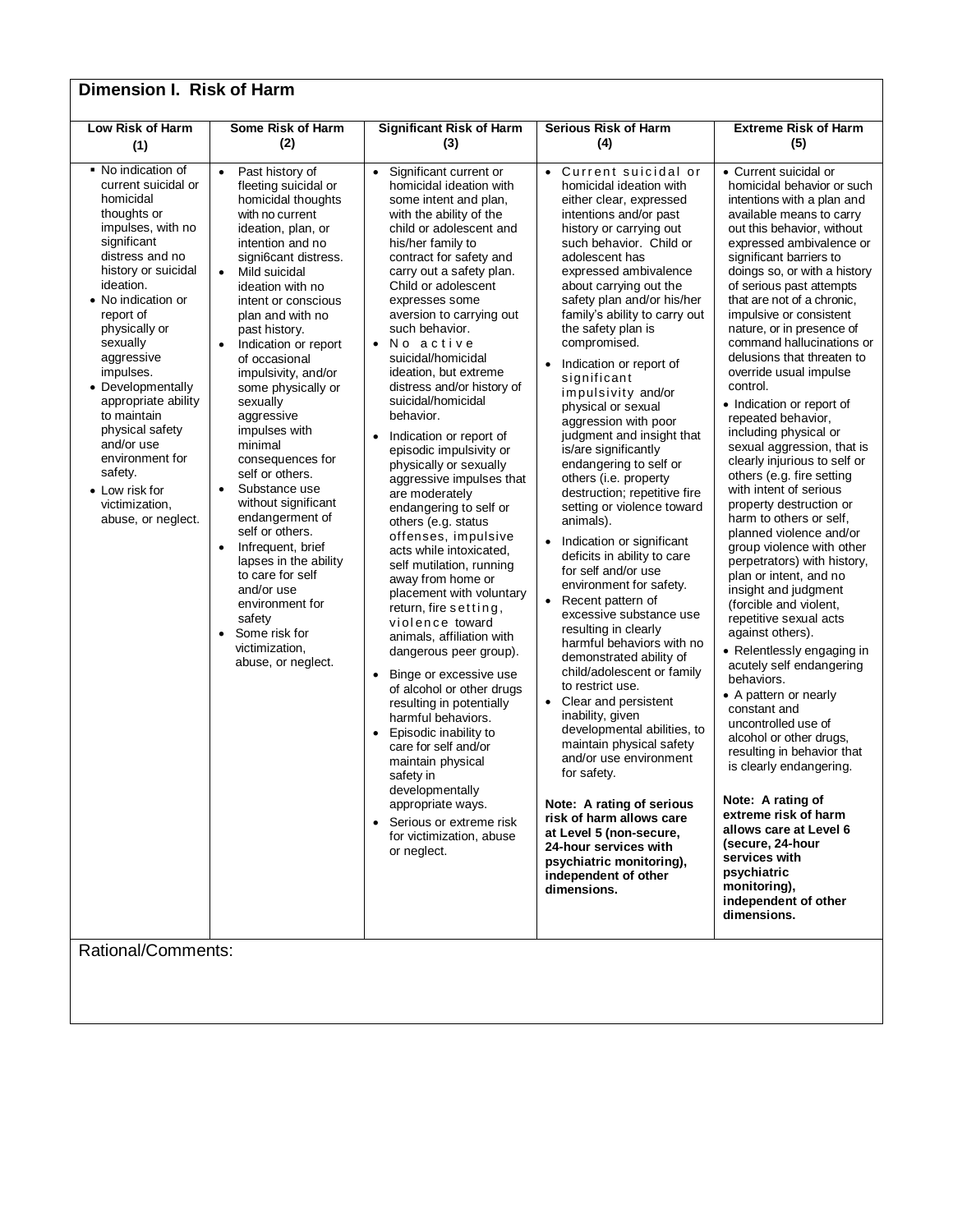| <b>Dimension II. Functional Status</b>                                                                                                                                                                                                                                                                                      |                                                                                                                                                                                                                                                                                                                                                                                                                                                                                                                             |                                                                                                                                                                                                                                                                                                                                                                                                                                                                                                                                                                                                                                                                                                                                                       |                                                                                                                                                                                                                                                                                                                                                                                                                                                                                                                                                                                                                                                                                                                                                     |                                                                                                                                                                                                                                                                                                                                                                                                                                                                                                                                                                                                                                                                                                            |
|-----------------------------------------------------------------------------------------------------------------------------------------------------------------------------------------------------------------------------------------------------------------------------------------------------------------------------|-----------------------------------------------------------------------------------------------------------------------------------------------------------------------------------------------------------------------------------------------------------------------------------------------------------------------------------------------------------------------------------------------------------------------------------------------------------------------------------------------------------------------------|-------------------------------------------------------------------------------------------------------------------------------------------------------------------------------------------------------------------------------------------------------------------------------------------------------------------------------------------------------------------------------------------------------------------------------------------------------------------------------------------------------------------------------------------------------------------------------------------------------------------------------------------------------------------------------------------------------------------------------------------------------|-----------------------------------------------------------------------------------------------------------------------------------------------------------------------------------------------------------------------------------------------------------------------------------------------------------------------------------------------------------------------------------------------------------------------------------------------------------------------------------------------------------------------------------------------------------------------------------------------------------------------------------------------------------------------------------------------------------------------------------------------------|------------------------------------------------------------------------------------------------------------------------------------------------------------------------------------------------------------------------------------------------------------------------------------------------------------------------------------------------------------------------------------------------------------------------------------------------------------------------------------------------------------------------------------------------------------------------------------------------------------------------------------------------------------------------------------------------------------|
| <b>Minimal Functional</b><br>Impairment<br>(1)                                                                                                                                                                                                                                                                              | <b>Mild Functional</b><br>Impairment<br>(2)                                                                                                                                                                                                                                                                                                                                                                                                                                                                                 | <b>Moderate Functional</b><br>Impairment<br>(3)                                                                                                                                                                                                                                                                                                                                                                                                                                                                                                                                                                                                                                                                                                       | <b>Serious Functional</b><br>Impairment<br>(4)                                                                                                                                                                                                                                                                                                                                                                                                                                                                                                                                                                                                                                                                                                      | <b>Severe Functional</b><br>Impairment<br>(5)                                                                                                                                                                                                                                                                                                                                                                                                                                                                                                                                                                                                                                                              |
| • Consistent functioning<br>appropriate to age<br>and developmental<br>level in school<br>behavior and/or<br>academic<br>achievement.<br>relationships with<br>peers, adults and<br>family, and self<br>care/hygiene/control<br>of bodily functions.<br>No more than<br>$\bullet$<br>transient impairment<br>in functioning | • Evidence of minor<br>deterioration or<br>episodic failure to<br>achieve expected<br>levels of functioning, in<br>relationships with<br>peers, adults, and/or<br>family (e.g. defiance,<br>provocative behavior,<br>lying/cheating/not<br>sharing, or<br>avoidance/lack of follow<br>through); school<br>behavior and/or<br>academic<br>achievement (difficulty                                                                                                                                                            | Conflicted, withdrawn,<br>$\bullet$<br>or otherwise troubled<br>relationships with peers,<br>adults, and/or family,<br>but without episodes of<br>physical aggression.<br>Self-care/hygiene<br>$\bullet$<br>deteriorates below<br>usual or expected<br>standards on a frequent<br>basis.<br>Significant disturbances<br>in sleeping, eating                                                                                                                                                                                                                                                                                                                                                                                                           | Serious deterioration of<br>$\bullet$<br>interpersonal<br>interactions with<br>consistently conflictual<br>or otherwise disrupted<br>relations with others<br>which may include<br>impulsive or abusive<br>behaviors.<br>• Significant withdrawal<br>and avoidance of<br>almost all social<br>interaction.<br>• Consistent failure to<br>achieve self-<br>care/hygiene at levels                                                                                                                                                                                                                                                                                                                                                                    | Extreme deterioration<br>$\bullet$<br>in interactions with<br>peers, adults and/or<br>family that may<br>include chaotic<br>communication or<br>assaultive behaviors<br>with little or no<br>provocation, minimal<br>control over impulses<br>that may result in<br>abusive behaviors.<br>Complete withdrawal<br>$\bullet$<br>from all social<br>interactions.                                                                                                                                                                                                                                                                                                                                             |
| following exposure<br>to an identifiable<br>stressor with<br>consistent and<br>normative sleep,<br>eating, energy and self<br>care.                                                                                                                                                                                         | turning in homework,<br>occasional attendance<br>problems), or biologic<br>functions (feeding or<br>elimination problems),<br>but with adequate<br>functioning in at least<br>some areas and/or<br>ability to respond to<br>redirection/intervention.<br>Sporadic episodes<br>$\bullet$<br>during which some<br>aspects of self-<br>care/hygiene/control of<br>bodily functions are<br>compromised.<br>Demonstrates<br>$\bullet$<br>significant<br>improvement in<br>functioning<br>following a period<br>of deterioration. | habits or activity level<br>that do not pose a<br>serious threat to health.<br>School behavior has<br>$\bullet$<br>deteriorated to the point<br>that in-school<br>suspension has<br>occurred and the child<br>is at risk for placement<br>in an alternative school<br>or expulsion due to their<br>disruptive behavior.<br>(Absenteeism may be<br>frequent. The child is a<br>risk for repeating their<br>grade.)<br>Chronic and/or variably<br>$\bullet$<br>severe deficits in<br>interpersonal<br>relationships, ability to<br>engage in socially<br>constructive activities<br>and ability to maintain<br>responsibilities.<br>Recent gains and/or<br>$\bullet$<br>stabilization in<br>functioning have been<br>achieved while<br>participating in | appropriate to age<br>and/or developmental<br>level.<br>• Serious disturbances in<br>vegetative status, such<br>as weight change,<br>disrupted sleep or<br>fatigue and feeding or<br>elimination, which<br>threaten physical<br>functioning.<br>• Inability to perform<br>adequately even in a<br>specialized school<br>setting due to disruptive<br>or aggressive behavior.<br>School attendance may<br>be sporadic. The child<br>or adolescent has<br>multiple academic<br>failures.<br>Note: A rating of<br>serious functional<br>impairment allows care<br>at Level 5 (non-secure,<br>24-hour services with<br>psychiatric<br>monitoring),<br>independent of other<br>dimensions. The only<br>exception to this is if<br>the sum of IVA and IVB | Complete neglect of<br>and inability to attend<br>to self-<br>care/hygiene/control<br>of biological functions<br>with associated<br>impairment in physical<br>status.<br>Extreme disruption in<br>$\bullet$<br>vegetative function<br>causing serious<br>compromise of health<br>and well-being.<br>Nearly complete<br>$\bullet$<br>inability to maintain<br>any appropriate<br>school behavior<br>and/or academic<br>achievement given<br>age and<br>developmental level.<br>Note: A rating of<br>extreme functional<br>impairment allows care<br>at Level 6 (secure, 24-<br>hour services with<br>psychiatric<br>monitoring),<br>independent of other<br>dimensions. The only<br>exception to this is if |
| Rational/Comments:                                                                                                                                                                                                                                                                                                          |                                                                                                                                                                                                                                                                                                                                                                                                                                                                                                                             | treatment in a<br>structured, protected<br>and/or enriched setting.                                                                                                                                                                                                                                                                                                                                                                                                                                                                                                                                                                                                                                                                                   | $= 2$ , indicating both a<br>minimally stressful and<br>a highly supportive<br>recovering<br>environment.                                                                                                                                                                                                                                                                                                                                                                                                                                                                                                                                                                                                                                           | the sum of IVA and IVB<br>$= 2$ , indicating both a<br>minimally stressful and<br>a highly supportive<br>recovering<br>environment.                                                                                                                                                                                                                                                                                                                                                                                                                                                                                                                                                                        |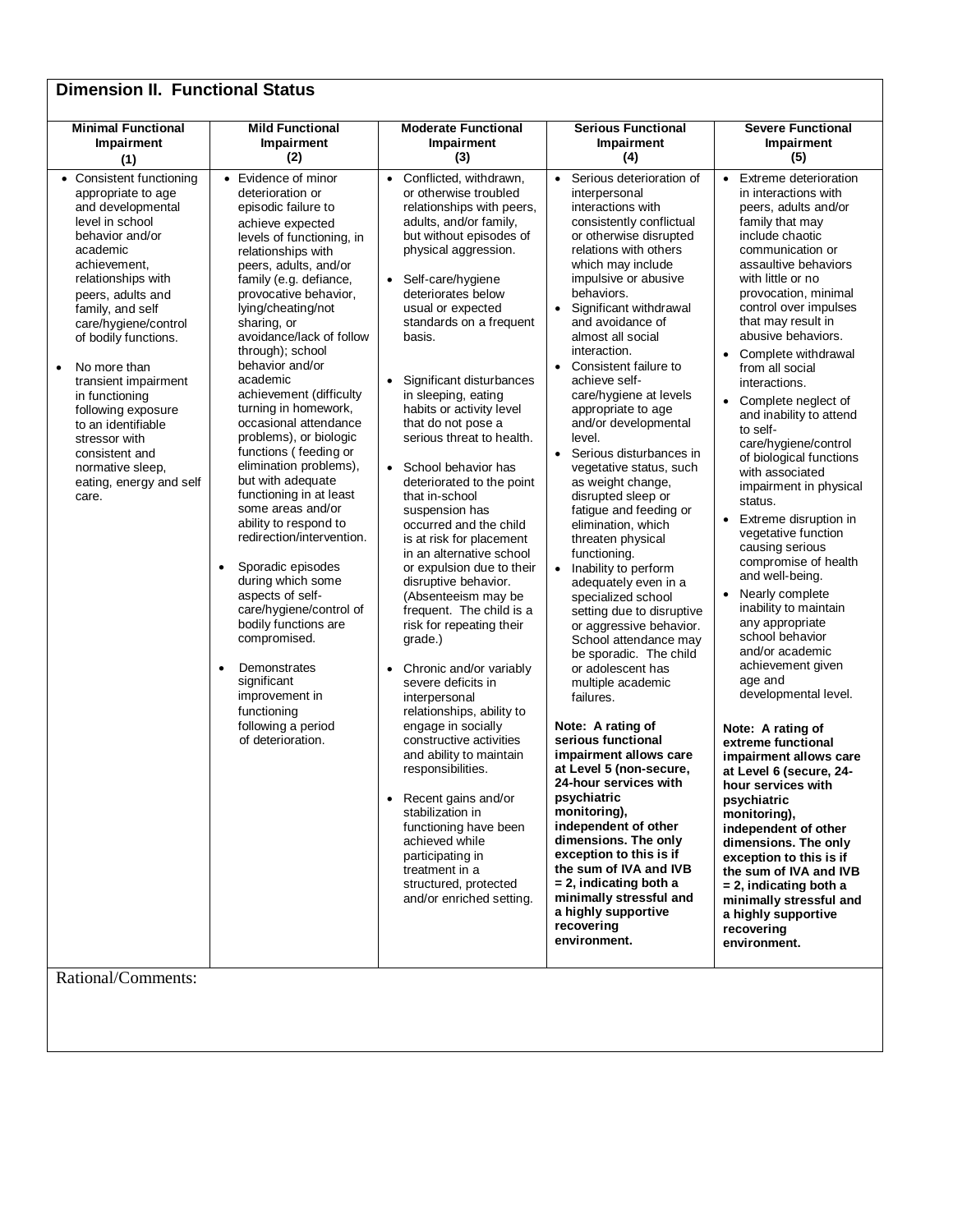| Dimension III Co-occurrence of Conditions: Developmental, Medical, Substance Use and Psychiatric                                                                                                                                                                                                                                                                                                        |                                                                                                                                                                                                                                                                                                                                                                                                                                                                                                                                                                                                                                                                                                                                                                                                                                                    |                                                                                                                                                                                                                                                                                                                                                                                                                                                                                                                                                                                                                                                                                                                                                                                                                                                                                                                                                                                                                                                                                                                                       |                                                                                                                                                                                                                                                                                                                                                                                                                                                                                                                                                                                                                                                                                                                                                                                                                                                                                                                                                                                                                                                                                                                                                                                                              |                                                                                                                                                                                                                                                                                                                                                                                                                                                                                                                                                                                                                                                                                                                                                                                                                                                                                                                                                                                                                                                                                                                                                                                                                     |
|---------------------------------------------------------------------------------------------------------------------------------------------------------------------------------------------------------------------------------------------------------------------------------------------------------------------------------------------------------------------------------------------------------|----------------------------------------------------------------------------------------------------------------------------------------------------------------------------------------------------------------------------------------------------------------------------------------------------------------------------------------------------------------------------------------------------------------------------------------------------------------------------------------------------------------------------------------------------------------------------------------------------------------------------------------------------------------------------------------------------------------------------------------------------------------------------------------------------------------------------------------------------|---------------------------------------------------------------------------------------------------------------------------------------------------------------------------------------------------------------------------------------------------------------------------------------------------------------------------------------------------------------------------------------------------------------------------------------------------------------------------------------------------------------------------------------------------------------------------------------------------------------------------------------------------------------------------------------------------------------------------------------------------------------------------------------------------------------------------------------------------------------------------------------------------------------------------------------------------------------------------------------------------------------------------------------------------------------------------------------------------------------------------------------|--------------------------------------------------------------------------------------------------------------------------------------------------------------------------------------------------------------------------------------------------------------------------------------------------------------------------------------------------------------------------------------------------------------------------------------------------------------------------------------------------------------------------------------------------------------------------------------------------------------------------------------------------------------------------------------------------------------------------------------------------------------------------------------------------------------------------------------------------------------------------------------------------------------------------------------------------------------------------------------------------------------------------------------------------------------------------------------------------------------------------------------------------------------------------------------------------------------|---------------------------------------------------------------------------------------------------------------------------------------------------------------------------------------------------------------------------------------------------------------------------------------------------------------------------------------------------------------------------------------------------------------------------------------------------------------------------------------------------------------------------------------------------------------------------------------------------------------------------------------------------------------------------------------------------------------------------------------------------------------------------------------------------------------------------------------------------------------------------------------------------------------------------------------------------------------------------------------------------------------------------------------------------------------------------------------------------------------------------------------------------------------------------------------------------------------------|
| No Co-occurrence<br>(1)                                                                                                                                                                                                                                                                                                                                                                                 | <b>Minor Co-occurrence</b><br>(2)                                                                                                                                                                                                                                                                                                                                                                                                                                                                                                                                                                                                                                                                                                                                                                                                                  | <b>Significant Co-occurrence</b><br>(3)                                                                                                                                                                                                                                                                                                                                                                                                                                                                                                                                                                                                                                                                                                                                                                                                                                                                                                                                                                                                                                                                                               | <b>Major Co-occurrence</b><br>(4)                                                                                                                                                                                                                                                                                                                                                                                                                                                                                                                                                                                                                                                                                                                                                                                                                                                                                                                                                                                                                                                                                                                                                                            | <b>Severe Co-occurrence</b><br>(5)                                                                                                                                                                                                                                                                                                                                                                                                                                                                                                                                                                                                                                                                                                                                                                                                                                                                                                                                                                                                                                                                                                                                                                                  |
| • No evidence of<br>medical illness,<br>substance abuse,<br>developmental<br>disability, or<br>psychiatric<br>disturbances apart<br>from the presenting<br>problem.<br>• Past medical,<br>substance use,<br>developmental, or<br>psychiatric<br>conditions are stable<br>and pose no threat to<br>the child's or<br>adolescent's current<br>functioning or<br>presenting problem.<br>Rational/Comments: | Minimal developmental<br>$\bullet$<br>delay or disorder is<br>present that has no<br>impact on the<br>presenting problem<br>and for which the<br>child or adolescent<br>has achieve<br>satisfactory<br>adaptation and/or<br>compensation.<br>Self-limited medical<br>$\bullet$<br>problems are present<br>that are not immediately<br>threatening or<br>debilitating and that<br>have no impact on the<br>presenting problem and<br>are not affected by it.<br>Occasional, self-limited<br>$\bullet$<br>episodes of substance<br>use are present that<br>show no pattern of<br>escalation, with no<br>indication of adverse<br>effect on functioning or<br>the presenting problem.<br>Transient, occasional<br>$\bullet$<br>stress-related<br>psychiatric symptoms<br>are present that have<br>no discernible impact on<br>the presenting problem. | Developmental disability is<br>$\bullet$<br>present that may adversely<br>affect the<br>presenting problem,<br>and/or may require<br>significant augmentation of<br>alternation of treatment for<br>the presenting problem or<br>co-morbid condition, or<br>adversely affects the<br>presenting problem.<br>Medical conditions are<br>$\bullet$<br>present requiring significant<br>medical monitoring (e.g.,<br>diabetes or asthma).<br>Medical conditions are<br>$\bullet$<br>present that may<br>adversely affect or be<br>adversely affected by, the<br>presenting problem.<br>Substance abuse is<br>$\bullet$<br>present, with significant<br>adverse effect on<br>functioning and the<br>presenting problem.<br>Recent substance use that<br>$\bullet$<br>has significant impact on<br>the presenting problem and<br>that has been arrested due<br>to use of a highly structured<br>or protected setting or<br>through other external<br>means.<br>Psychiatric signs and<br>symptoms are present<br>and persist in the<br>absence of stress, are<br>moderately debilitating,<br>and adversely affect the<br>presenting problem. | • Medical conditions are<br>present or have a high<br>likelihood of developing that<br>may require intensive<br>although no constant,<br>medical monitoring (e.g.,<br>insullin-dependent diabetes,<br>hemophilia).<br>• Medical conditions are<br>present that will adversely<br>affect, or be affected by,<br>the presenting disorder.<br>• Uncontrolled substance<br>use is present that poses a<br>serious threat to health if<br>unabated and impedes<br>recovery from the<br>presenting problem.<br>• Developmental delay or<br>disorder is present that<br>will adversely affect the<br>course, treatment, or<br>outcome of the presenting<br>disorder.<br>• Psychiatric symptoms are<br>present that clearly impair<br>functioning, persist in the<br>absence of stressors, and<br>seriously impair recovery<br>from the presenting<br>problem.<br>Note: A rating of major<br>co-morbidity allows care<br>at Level 5 (non-secure,<br>24-hour services with<br>psychiatric monitoring),<br>independent of other<br>dimensions. The only<br>exception to this is if the<br>sum of IVA and IVB = $2$ ,<br>indicating both a<br>minimally stressful and a<br>highly supportive<br>recovering environment. | • Significant medical<br>condition is present that is<br>poorly controlled and/or<br>potentially life threatening<br>in the absence of close<br>medical management (e.g.,<br>severe alcohol withdrawal,<br>uncontrolled diabetes<br>mellitus, complicated<br>pregnancy, severe liver<br>disease, debilitating<br>cardiovascular disease).<br>• Medical condition acutely<br>or chronically worsens or is<br>worsened by the<br>presenting problem.<br>· Substance dependence is<br>present, with inability to<br>control use, intensive<br>withdrawal symptoms and<br>extreme negative impact<br>on the presenting<br>disorder.<br>• Developmental disorder is<br>present that serious<br>complicates or is seriously<br>compromised by the<br>presenting disorder.<br>• Acute or severe<br>psychiatric symptoms are<br>present that seriously<br>impair functioning,<br>and/or prevent voluntary<br>participation in treatment<br>for the presenting problem,<br>or otherwise prevent<br>recovery from the<br>presenting problem.<br>Note: A rating of<br>severe co-morbidity<br>allows care at Level 6<br>(secure, 24-hour<br>services with<br>psychiatric<br>monitoring),<br>independent of other<br>dimensions. |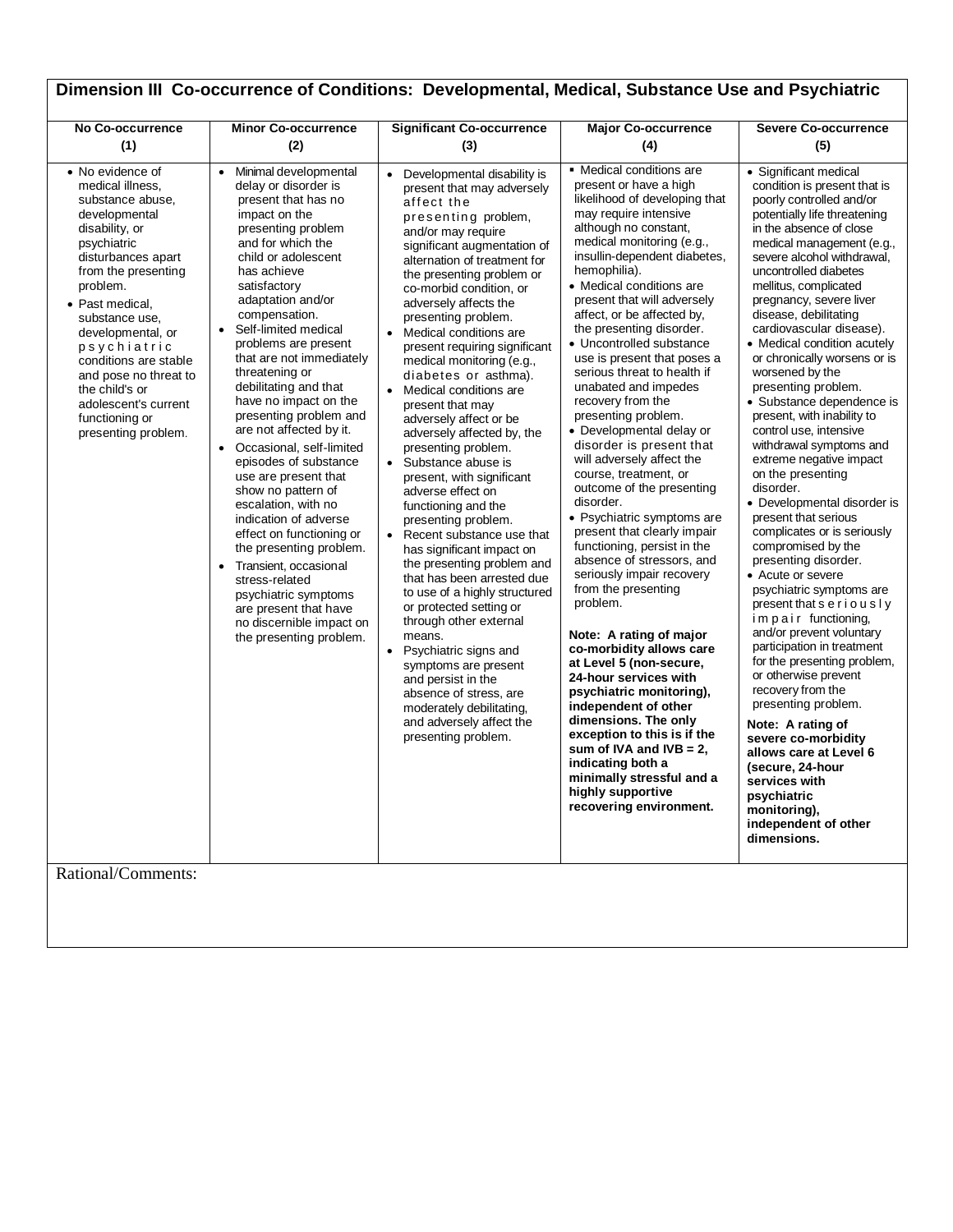| Dimension IVA: Recovery Environment: Environmental Stress                                                                                                                                                                                                                                                                                                                                                                                                                                                                                                                                                                                                                                                                                               |                                                                                                                                                                                                                                                                                                                                                                                                                                                                                                                                                                                                                                                                                                                                                                                                                                                                                          |                                                                                                                                                                                                                                                                                                                                                                                                                                                                                                                                                                                                                                                                                                                                                                                                                                                                                                                                                                                  |                                                                                                                                                                                                                                                                                                                                                                                                                                                                                                                                                                                                                                                                                               |                                                                                                                                                                                                                                                                                                                                                                                                                                                                                                                                                                                                                                                                                                                                                                                        |  |
|---------------------------------------------------------------------------------------------------------------------------------------------------------------------------------------------------------------------------------------------------------------------------------------------------------------------------------------------------------------------------------------------------------------------------------------------------------------------------------------------------------------------------------------------------------------------------------------------------------------------------------------------------------------------------------------------------------------------------------------------------------|------------------------------------------------------------------------------------------------------------------------------------------------------------------------------------------------------------------------------------------------------------------------------------------------------------------------------------------------------------------------------------------------------------------------------------------------------------------------------------------------------------------------------------------------------------------------------------------------------------------------------------------------------------------------------------------------------------------------------------------------------------------------------------------------------------------------------------------------------------------------------------------|----------------------------------------------------------------------------------------------------------------------------------------------------------------------------------------------------------------------------------------------------------------------------------------------------------------------------------------------------------------------------------------------------------------------------------------------------------------------------------------------------------------------------------------------------------------------------------------------------------------------------------------------------------------------------------------------------------------------------------------------------------------------------------------------------------------------------------------------------------------------------------------------------------------------------------------------------------------------------------|-----------------------------------------------------------------------------------------------------------------------------------------------------------------------------------------------------------------------------------------------------------------------------------------------------------------------------------------------------------------------------------------------------------------------------------------------------------------------------------------------------------------------------------------------------------------------------------------------------------------------------------------------------------------------------------------------|----------------------------------------------------------------------------------------------------------------------------------------------------------------------------------------------------------------------------------------------------------------------------------------------------------------------------------------------------------------------------------------------------------------------------------------------------------------------------------------------------------------------------------------------------------------------------------------------------------------------------------------------------------------------------------------------------------------------------------------------------------------------------------------|--|
| <b>Absent</b><br>(1)                                                                                                                                                                                                                                                                                                                                                                                                                                                                                                                                                                                                                                                                                                                                    | <b>Mild</b><br>(2)                                                                                                                                                                                                                                                                                                                                                                                                                                                                                                                                                                                                                                                                                                                                                                                                                                                                       | <b>Moderate</b><br>(3)                                                                                                                                                                                                                                                                                                                                                                                                                                                                                                                                                                                                                                                                                                                                                                                                                                                                                                                                                           | <b>Serious</b><br>(4)                                                                                                                                                                                                                                                                                                                                                                                                                                                                                                                                                                                                                                                                         | <b>Severe</b><br>(5)                                                                                                                                                                                                                                                                                                                                                                                                                                                                                                                                                                                                                                                                                                                                                                   |  |
| • Absence of significant<br>or enduring difficulties<br>in environment and life<br>circumstances are<br>stable.<br>• Absence of recent<br>transitions or losses of<br>consequence (e.g. no<br>change in school,<br>residence or marital<br>status of parents, or<br>no birth/death of<br>family member).<br>• Material needs are<br>met without significant<br>cause for concern that<br>they may diminish in<br>the near future, with<br>no significant threats<br>to safety or health.<br>• Living environment is<br>conducive to<br>normative growth,<br>development and<br>recovery.<br>• Role expectations are<br>normative and<br>congruent with child or<br>adolescent's age,<br>capacities and/or<br>developmental level.<br>Rational/Comments: | Significant<br>$\bullet$<br>normative transition<br>requiring<br>adjustment, such as<br>change in household<br>members or new<br>school or teacher.<br>Minor interpersonal<br>$\bullet$<br>loss or conflict, such<br>as peer relationship<br>ending due to<br>change in residence<br>or school, or illness<br>or death of distant<br>extended family<br>member that has<br>moderate effect on<br>child and family.<br><b>Transient but</b><br>$\bullet$<br>significant illness or<br>injury (e.g.,<br>pneumonia, broken<br>bone, etc.)<br>Somewhat<br>$\bullet$<br>inadequate material<br>resources or threat<br>of loss of resources<br>due to parental<br>underemployment,<br>separation, or other<br>factor.<br>Expectations for<br>$\bullet$<br>performance at<br>home or school that<br>create discomfort.<br>Potential for<br>$\bullet$<br>exposure to<br>substance use<br>exists. | Disruption of<br>$\bullet$<br>family/social milieu<br>(e.g., move to<br>significantly different<br>living situation, absence<br>or addition of parent or<br>other care giver, serious<br>legal or school<br>difficulties, serious drop<br>in capacity of parent or<br>usual care giver due to<br>physical, psychiatric,<br>substance abuse, or<br>other problem with<br>expectation of return to<br>previous functioning).<br>Interpersonal or<br>$\bullet$<br>material loss that has<br>significant impact on<br>child and family.<br>• Serious illness or injury<br>for prolonged period,<br>unremitting pain, or<br>other disabling<br>condition.<br>Danger or threat in<br>$\bullet$<br>neighborhood or<br>community, or<br>sustained harassment<br>by peers or others.<br>• Exposure to<br>substance abuse<br>and its effects.<br>Role expectations<br>$\bullet$<br>that exceed child's<br>or adolescent's<br>capacity given age,<br>status, and<br>developmental<br>level. | Serious disruption of<br>$\bullet$<br>family or social milieu due<br>to illness, death, divorce,<br>or separation of parent<br>and child or adolescent,<br>severe conflict; torment<br>and/or physical/sexual<br>abuse or maltreatment.<br>• Threat of severe<br>disruption in life<br>circumstances, including<br>threat of imminent<br>incarceration, lack of<br>permanent residence, or<br>immersion in alien and<br>hostile culture.<br>Inability to meet needs<br>$\bullet$<br>for physical and/or<br>material well-being.<br>Exposure to endangering,<br>criminal activities in family<br>and/or neighborhood.<br>Difficulty avoiding<br>$\bullet$<br>substance use and its<br>effects. | Traumatic or enduring and<br>$\bullet$<br>highly disturbing<br>circumstances, such as 1)<br>violence, sexual abuse, or<br>illegal activity in the home<br>or community, 2) the child<br>or adolescent is witness<br>to or a victim of a natural<br>disaster, (3) the sudden or<br>unexpected death of a<br>loved one, (4) unexpected<br>or unwanted pregnancy.<br>Political or racial<br>$\bullet$<br>persecution, immigration,<br>social isolation, language<br>barriers, and/or illegal<br>alien status.<br>Incarceration, foster home<br>$\bullet$<br>placement or re-<br>placement, inadequate<br>residence, and/or extreme<br>poverty or constant threat<br>of such.<br>• Severe pain, injury or<br>disability or imminent<br>threat of death due to<br>severe illness or injury. |  |
|                                                                                                                                                                                                                                                                                                                                                                                                                                                                                                                                                                                                                                                                                                                                                         |                                                                                                                                                                                                                                                                                                                                                                                                                                                                                                                                                                                                                                                                                                                                                                                                                                                                                          |                                                                                                                                                                                                                                                                                                                                                                                                                                                                                                                                                                                                                                                                                                                                                                                                                                                                                                                                                                                  |                                                                                                                                                                                                                                                                                                                                                                                                                                                                                                                                                                                                                                                                                               |                                                                                                                                                                                                                                                                                                                                                                                                                                                                                                                                                                                                                                                                                                                                                                                        |  |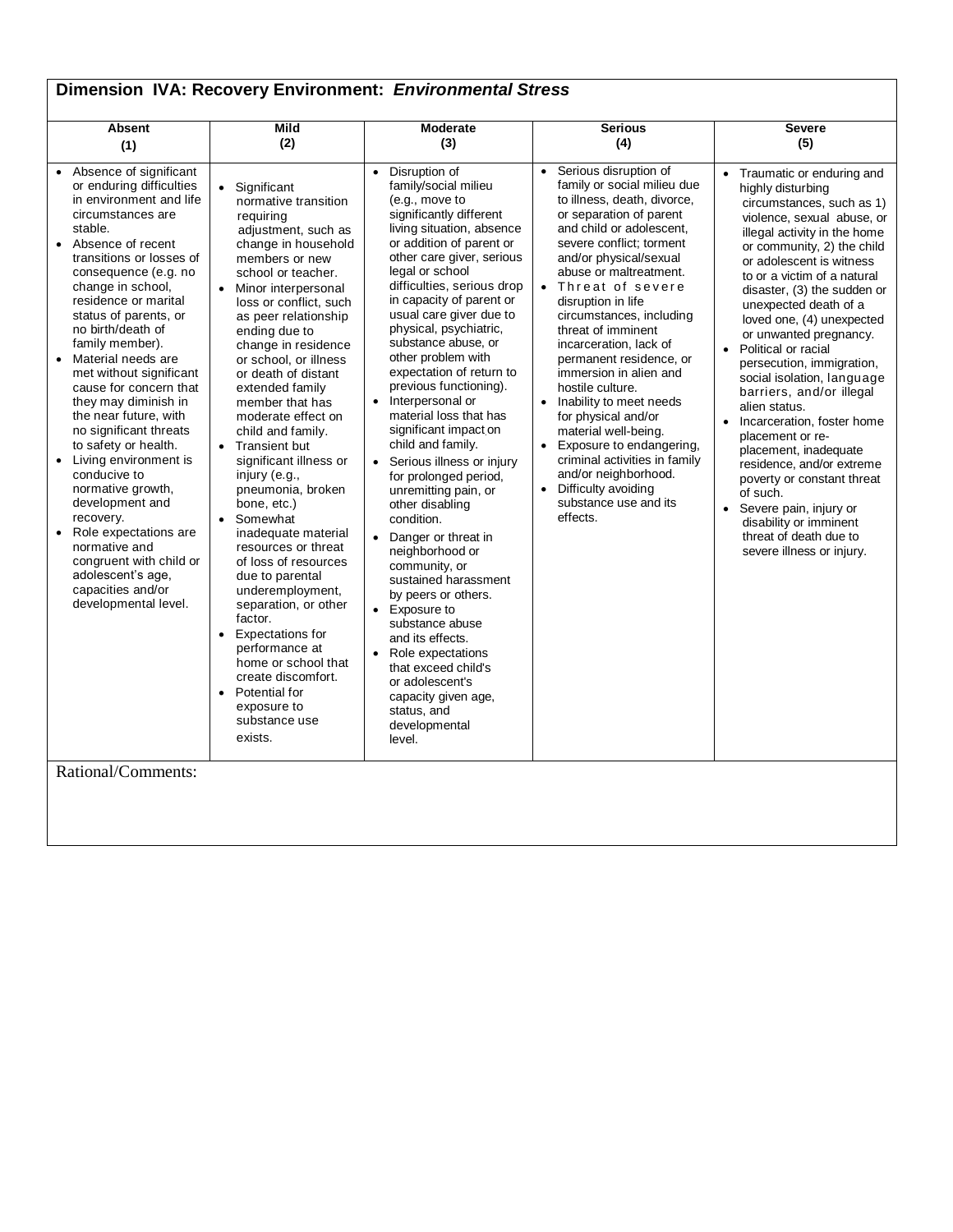| Dimension IVB: Recovery Environment: Environmental Support                                                                                                                                                                                                                                              |                                                                                                                                                                                                                                                                                                                                                                                                                                                                                                                                                                                                                                                                          |                                                                                                                                                                                                                                                                                                                                                                                                                                                                                                                                                     |                                                                                                                                                                                                                                                                                                                                                                                                                                                                                                         |                                                                                                                                                                                                                                                                                                                                                                                                                                                                                                                                                                                                                                                                                                                              |  |
|---------------------------------------------------------------------------------------------------------------------------------------------------------------------------------------------------------------------------------------------------------------------------------------------------------|--------------------------------------------------------------------------------------------------------------------------------------------------------------------------------------------------------------------------------------------------------------------------------------------------------------------------------------------------------------------------------------------------------------------------------------------------------------------------------------------------------------------------------------------------------------------------------------------------------------------------------------------------------------------------|-----------------------------------------------------------------------------------------------------------------------------------------------------------------------------------------------------------------------------------------------------------------------------------------------------------------------------------------------------------------------------------------------------------------------------------------------------------------------------------------------------------------------------------------------------|---------------------------------------------------------------------------------------------------------------------------------------------------------------------------------------------------------------------------------------------------------------------------------------------------------------------------------------------------------------------------------------------------------------------------------------------------------------------------------------------------------|------------------------------------------------------------------------------------------------------------------------------------------------------------------------------------------------------------------------------------------------------------------------------------------------------------------------------------------------------------------------------------------------------------------------------------------------------------------------------------------------------------------------------------------------------------------------------------------------------------------------------------------------------------------------------------------------------------------------------|--|
| <b>Optimal</b><br>(1)                                                                                                                                                                                                                                                                                   | Adequate<br>(2)                                                                                                                                                                                                                                                                                                                                                                                                                                                                                                                                                                                                                                                          | Limited<br>(3)                                                                                                                                                                                                                                                                                                                                                                                                                                                                                                                                      | <b>Minimal</b><br>(4)                                                                                                                                                                                                                                                                                                                                                                                                                                                                                   | <b>None</b><br>(5)                                                                                                                                                                                                                                                                                                                                                                                                                                                                                                                                                                                                                                                                                                           |  |
| • Family and ordinary<br>community resources<br>are adequate to<br>address child's<br>developmental and<br>material needs<br>Continuity of active,<br>$\bullet$<br>engaged primary<br>caretakers with a<br>warm caring<br>relationship with at<br>least one primary<br>caretaker.<br>Rational/Comments: | • Continuity of family<br>or primary<br>caretakers is only<br>occasionally<br>disrupted and/or<br>relationships with<br>family or primary<br>caretakers are only<br>occasionally<br>inconsistent.<br>Family/primary<br>$\bullet$<br>caretakers are willing<br>and able to<br>participate in<br>treatment if<br>requested to do so<br>and have capacity to<br>effect needed<br>changes.<br>• Special needs are<br>addressed through<br>successful<br>involvement in<br>systems of care (e.g.<br>low level special<br>education, tutoring,<br>speech therapy.)<br>• Community<br>resources are<br>sufficient to address<br>child's<br>developmental and<br>material needs. | • Family has limited<br>ability to respond<br>appropriately to<br>child's<br>developmental<br>needs and/or<br>problems, or is<br>ambivalent toward<br>meeting these<br>needs or<br>addressing these<br>problems.<br>• Community<br>resources only<br>partially<br>compensate for<br>unmet material and<br>emotional needs<br>and/or child or<br>adolescent has<br>limited or<br>inconsistent access<br>to network.<br>• Family or primary<br>caretakers<br>demonstrate only<br>partial ability to<br>make necessary<br>changes during<br>treatment. | Family or primary<br>caretaker is seriously<br>limited in ability to<br>provide for the child's<br>developmental,<br>material and emotional<br>needs<br>Few community<br>supports and/or<br>serious limitations in<br>access to sources of<br>support so that<br>material, health,<br>and/or emotional<br>needs are mostly<br>unmet.<br>Family and other<br>$\bullet$<br>primary caretakers<br>display limited ability<br>to participate in<br>treatment and/or<br>service plan (e.g. not<br>involved). | Family and/or other<br>primary caretakers are<br>completely unable to meet<br>the child's developmental,<br>material and/or emotional<br>needs.<br>Community has<br>deteriorated so that it is<br>unsafe and/or hostile to<br>the needs of children and<br>adolescents for education,<br>recreation, constructive<br>peer relations and<br>mentoring from unrelated<br>adults.<br>Lack of liaison and<br>$\bullet$<br>cooperation between<br>child-servicing agencies.<br>Inability of family or other<br>primary caretakers to<br>make changes or<br>participate in services.<br>Lack of even minimal<br>attachment to benevolent<br>other, or multiple<br>attachments to abusive,<br>violent and/or threatening<br>others. |  |
|                                                                                                                                                                                                                                                                                                         |                                                                                                                                                                                                                                                                                                                                                                                                                                                                                                                                                                                                                                                                          |                                                                                                                                                                                                                                                                                                                                                                                                                                                                                                                                                     |                                                                                                                                                                                                                                                                                                                                                                                                                                                                                                         |                                                                                                                                                                                                                                                                                                                                                                                                                                                                                                                                                                                                                                                                                                                              |  |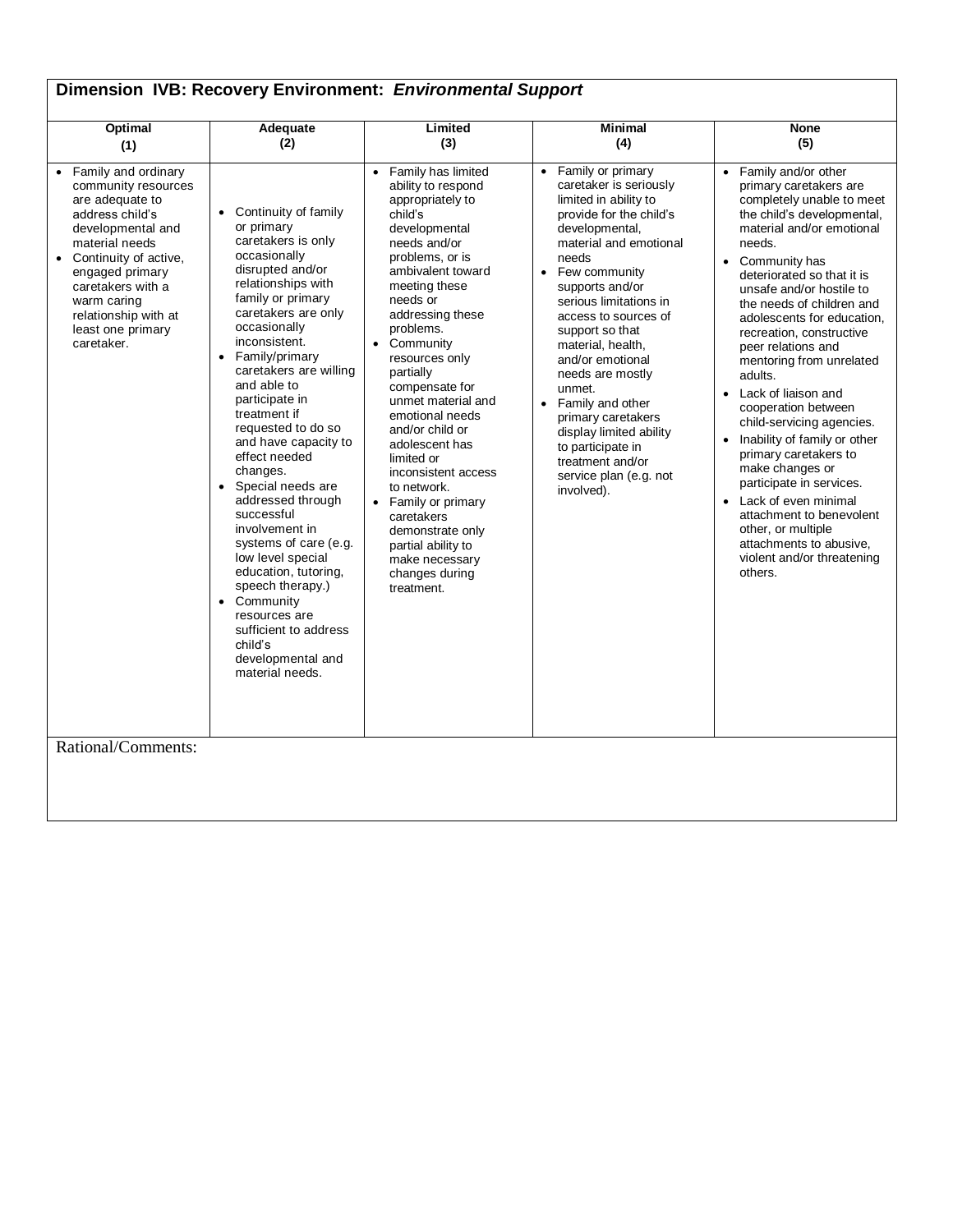| Dimension V: Resiliency and/or Response to Services                                                                                                                                                                                                                                                                                                                                                                                                                                                                                                                                                                                                                                                                                                                                     |                                                                                                                                                                                                                                                                                                                                                                                                                                                                                                                                                                                                                                                                                                                                         |                                                                                                                                                                                                                                                                                                                                                                                                                                                                                                                                                                                                                                                                                                                   |                                                                                                                                                                                                                                                                                                                                                                                                                                                                                                                                                                                                                                                                                                                                                                                                |                                                                                                                                                                                                                                                                                                                                                                                                                                                                                                                                                                                                                                                                                                                                                                    |  |
|-----------------------------------------------------------------------------------------------------------------------------------------------------------------------------------------------------------------------------------------------------------------------------------------------------------------------------------------------------------------------------------------------------------------------------------------------------------------------------------------------------------------------------------------------------------------------------------------------------------------------------------------------------------------------------------------------------------------------------------------------------------------------------------------|-----------------------------------------------------------------------------------------------------------------------------------------------------------------------------------------------------------------------------------------------------------------------------------------------------------------------------------------------------------------------------------------------------------------------------------------------------------------------------------------------------------------------------------------------------------------------------------------------------------------------------------------------------------------------------------------------------------------------------------------|-------------------------------------------------------------------------------------------------------------------------------------------------------------------------------------------------------------------------------------------------------------------------------------------------------------------------------------------------------------------------------------------------------------------------------------------------------------------------------------------------------------------------------------------------------------------------------------------------------------------------------------------------------------------------------------------------------------------|------------------------------------------------------------------------------------------------------------------------------------------------------------------------------------------------------------------------------------------------------------------------------------------------------------------------------------------------------------------------------------------------------------------------------------------------------------------------------------------------------------------------------------------------------------------------------------------------------------------------------------------------------------------------------------------------------------------------------------------------------------------------------------------------|--------------------------------------------------------------------------------------------------------------------------------------------------------------------------------------------------------------------------------------------------------------------------------------------------------------------------------------------------------------------------------------------------------------------------------------------------------------------------------------------------------------------------------------------------------------------------------------------------------------------------------------------------------------------------------------------------------------------------------------------------------------------|--|
| <b>Full Resiliency or</b><br><b>Response to</b><br><b>Treatment</b><br>(1)                                                                                                                                                                                                                                                                                                                                                                                                                                                                                                                                                                                                                                                                                                              | <b>Significant Resiliency</b><br>and/or Response to<br><b>Treatment</b><br>(2)                                                                                                                                                                                                                                                                                                                                                                                                                                                                                                                                                                                                                                                          | <b>Moderate or Equivocal</b><br>Resiliency and/or<br><b>Response to Treatment</b><br>(3)                                                                                                                                                                                                                                                                                                                                                                                                                                                                                                                                                                                                                          | Poor Resiliency and/or<br><b>Response to Treatment</b><br>(4)                                                                                                                                                                                                                                                                                                                                                                                                                                                                                                                                                                                                                                                                                                                                  | Negligible Resiliency and/or<br><b>Response to Treatment</b><br>(5)                                                                                                                                                                                                                                                                                                                                                                                                                                                                                                                                                                                                                                                                                                |  |
| • Child/youth has<br>demonstrated<br>significant and<br>consistent<br>capacity to<br>maintain develop-<br>ment in the face of<br>normal challenges, or<br>to readily resume<br>normal development<br>following extra-<br>ordinary<br>challenges.<br>Prior experience<br>indicates that efforts<br>in most types of<br>treatment have been<br>helpful in controlling<br>thepresenting<br>problem in a<br>relatively short period<br>of time.<br>There has been<br>successful<br>management of<br>extended recovery<br>with few and limited<br>periods of relapse<br>even in unstructured<br>environments or<br>without frequent<br>services.<br>Able to transition<br>successfully and<br>accept changes in<br>routing without<br>support; optimal<br>flexibility.<br>Rational/Comments: | Child/youth has<br>$\bullet$<br>demonstrated<br>average ability to<br>deal with stressors<br>and maintain<br>developmental<br>progress.<br>Previous<br>experience with<br>services has been<br>successful in<br>controlling symptoms<br>but more lengthy<br>intervention is<br>required.<br>Significant ability t o<br>$\bullet$<br>manage<br>recovery has been<br>demonstrated for<br>extended periods, but<br>has required<br>structured<br>settings or<br>ongoing care<br>and/or peer<br>support.<br>Recovery has<br>$\bullet$<br>been managed for<br>short periods of time<br>with limited support<br>or structure.<br>Able to transition<br>$\bullet$<br>successfully and<br>accept changes in<br>routine with minimal<br>support. | • Child/youth has<br>demonstrated an<br>inconsistent or equivocal<br>capacity to deal with<br>stressors and maintain<br>normal development.<br>Previous experience<br>with services at low<br>level of intensity has<br>not been successful<br>in relief of symptoms<br>or optimal control of<br>symptoms.<br>• Recovery has been<br>maintained for<br>moderate periods of<br>time, but only with<br>strong professional or<br>peer support or in<br>structured settings.<br>Developmental<br>$\bullet$<br>pressures and life<br>changes have created<br>temporary stress<br>• Able to transition<br>successfully and accept<br>change in routine most<br>of the time with a<br>moderate intensity of<br>support. | Child/youth has<br>$\bullet$<br>demonstrated frequent<br>evidence of innate<br>vulnerability under<br>stress and difficulty<br>resuming progress<br>toward expected<br>developmental level.<br>Previous services<br>have not achieved<br>complete remission of<br>symptoms or optimal<br>control of symptoms<br>even with intensive<br>and/or repeated<br>interventions.<br>Attempts to maintain<br>whatever gains that<br>can be attained in<br>intensive treatment<br>have limited success,<br>even for limited time<br>periods or in structured<br>settings.<br>Developmental<br>$\bullet$<br>pressures and life<br>changes have created<br>episodes of turmoil or<br>sustained distress.<br>Transitions with<br>changes in routine are<br>difficult even with a<br>high degree of support. | Child/youth has demonstrated<br>$\bullet$<br>significant and consistent<br>evidence of innate<br>vulnerability under stress, with<br>lack of any resumption of<br>progress toward expected<br>developmental level.<br>Past response to services has<br>$\bullet$<br>been quite minimal, even<br>when treated at high levels of<br>service intensity for extended<br>periods of time.<br>Symptoms are persistent and<br>$\bullet$<br>functional ability shows no<br>significant improvement<br>despite receiving services.<br>Developmental pressures and<br>$\bullet$<br>life changes have created<br>sustained turmoil and/or<br>developmental regression.<br>• Unable to transition or accept<br>changes in routine<br>successfully despite<br>intensive support |  |
|                                                                                                                                                                                                                                                                                                                                                                                                                                                                                                                                                                                                                                                                                                                                                                                         |                                                                                                                                                                                                                                                                                                                                                                                                                                                                                                                                                                                                                                                                                                                                         | Dimension VIA: Child or adolescent involvement in Services                                                                                                                                                                                                                                                                                                                                                                                                                                                                                                                                                                                                                                                        |                                                                                                                                                                                                                                                                                                                                                                                                                                                                                                                                                                                                                                                                                                                                                                                                |                                                                                                                                                                                                                                                                                                                                                                                                                                                                                                                                                                                                                                                                                                                                                                    |  |
|                                                                                                                                                                                                                                                                                                                                                                                                                                                                                                                                                                                                                                                                                                                                                                                         |                                                                                                                                                                                                                                                                                                                                                                                                                                                                                                                                                                                                                                                                                                                                         |                                                                                                                                                                                                                                                                                                                                                                                                                                                                                                                                                                                                                                                                                                                   |                                                                                                                                                                                                                                                                                                                                                                                                                                                                                                                                                                                                                                                                                                                                                                                                |                                                                                                                                                                                                                                                                                                                                                                                                                                                                                                                                                                                                                                                                                                                                                                    |  |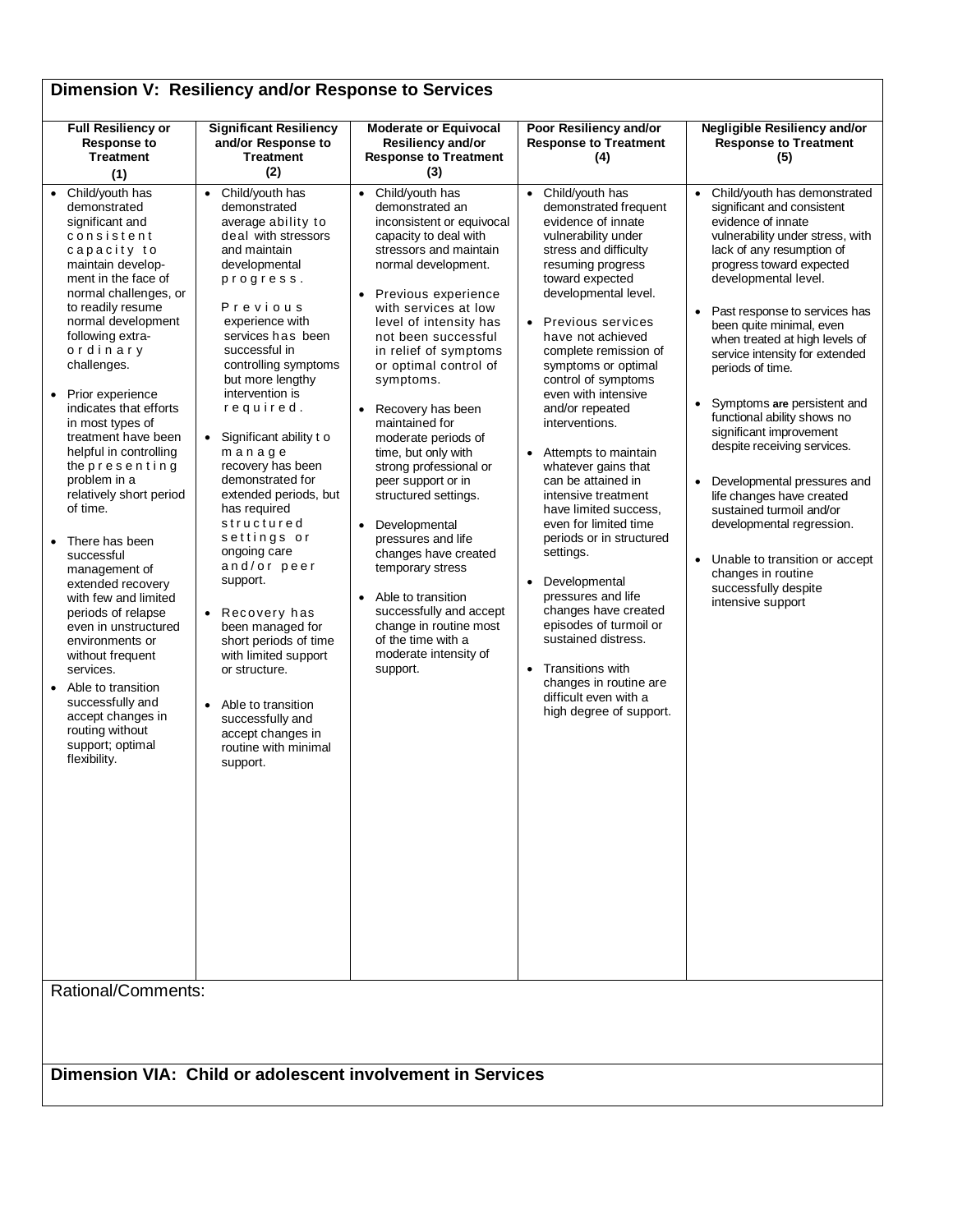| Optimal<br>(1)                                                                                                                                                                                                                                                                                                                                                                                                                                                           | Adequate<br>(2)                                                                                                                                                                                                                                                                                                                                                                                | Limited<br>(3)                                                                                                                                                                                                                                                                                                                                                                                                                                                                                                                                                                                                     | Minimal<br>(4)                                                                                                                                                                                                                                                                                                                | <b>Absent</b><br>(5)                                                                                                                                                                                                                                                                                                                                                                    |
|--------------------------------------------------------------------------------------------------------------------------------------------------------------------------------------------------------------------------------------------------------------------------------------------------------------------------------------------------------------------------------------------------------------------------------------------------------------------------|------------------------------------------------------------------------------------------------------------------------------------------------------------------------------------------------------------------------------------------------------------------------------------------------------------------------------------------------------------------------------------------------|--------------------------------------------------------------------------------------------------------------------------------------------------------------------------------------------------------------------------------------------------------------------------------------------------------------------------------------------------------------------------------------------------------------------------------------------------------------------------------------------------------------------------------------------------------------------------------------------------------------------|-------------------------------------------------------------------------------------------------------------------------------------------------------------------------------------------------------------------------------------------------------------------------------------------------------------------------------|-----------------------------------------------------------------------------------------------------------------------------------------------------------------------------------------------------------------------------------------------------------------------------------------------------------------------------------------------------------------------------------------|
| Quickly forms a<br>trusting and<br>respectful positive<br>therapeutic<br>relationship with<br>clinicians and<br>other care<br>providers.<br>Able to define<br>problem(s) and<br>accepts others<br>definition of the<br>problem(s) and<br>consequences.<br>• Accepts age-<br>appropriate<br>responsibility for<br>behavior that<br>causes and/or<br>exacerbates<br>primary problem.<br>• Cooperates and<br>actively<br>participates in<br>services.<br>Rational/Comments: | Able to develop a<br>$\bullet$<br>trusting, positive<br>relationship with<br>clinicians and other<br>care providers.<br>Unable to define the<br>$\bullet$<br>problem, but accepts<br>others' definition of<br>the problem and its<br>consequences.<br>Accepts limited age-<br>$\bullet$<br>appropriate<br>responsibility for<br>behavior.<br>Passively cooperates<br>$\bullet$<br>in services. | Ambivalent, avoidant, or<br>$\bullet$<br>distrustful relationship<br>with clinicians and other<br>care providers.<br>Acknowledges<br>existence<br>of problem, but resists<br>accepting even limited<br>age-appropriate<br>responsibility for<br>development,<br>perpetuation, or<br>consequences of the<br>problem.<br>Minimizes or<br>rationalizes<br>the problem behaviors<br>and consequences.<br>• Unable to accept others'<br>definition of the problem<br>and its consequences.<br>Frequently misses or is<br>$\bullet$<br>late for treatment<br>appointments and/or<br>does not follow the<br>service plan. | A difficult and<br>$\bullet$<br>unproductive<br>relationship with<br>clinician and other care<br>providers<br>Accepts no age-<br>$\bullet$<br>appropriate<br>responsibility role in<br>development,<br>perpetuation or<br>consequences of the<br>problem.<br>Frequently disrupts<br>$\bullet$<br>assessment and<br>treatment. | Unable to form therapeutic<br>$\bullet$<br>working relationship with<br>clinicians or other care<br>providers due to severe<br>withdrawal, psychosis, or<br>other profound disturbance<br>in relatedness.<br>• Unaware of problem or its<br>consequences.<br>Unable to communicate with<br>$\bullet$<br>clinician due to severe<br>cognitive delay or<br>speech/language<br>impairment. |
|                                                                                                                                                                                                                                                                                                                                                                                                                                                                          |                                                                                                                                                                                                                                                                                                                                                                                                |                                                                                                                                                                                                                                                                                                                                                                                                                                                                                                                                                                                                                    |                                                                                                                                                                                                                                                                                                                               |                                                                                                                                                                                                                                                                                                                                                                                         |

| Dimension VIB: Parent and/or primary care taker involvement in services |          |         |              |               |
|-------------------------------------------------------------------------|----------|---------|--------------|---------------|
| Optimal                                                                 | Adequate | Limited | Minimal      | <b>Absent</b> |
| (1)                                                                     |          | (3)     | $\mathbf{A}$ | (5)           |